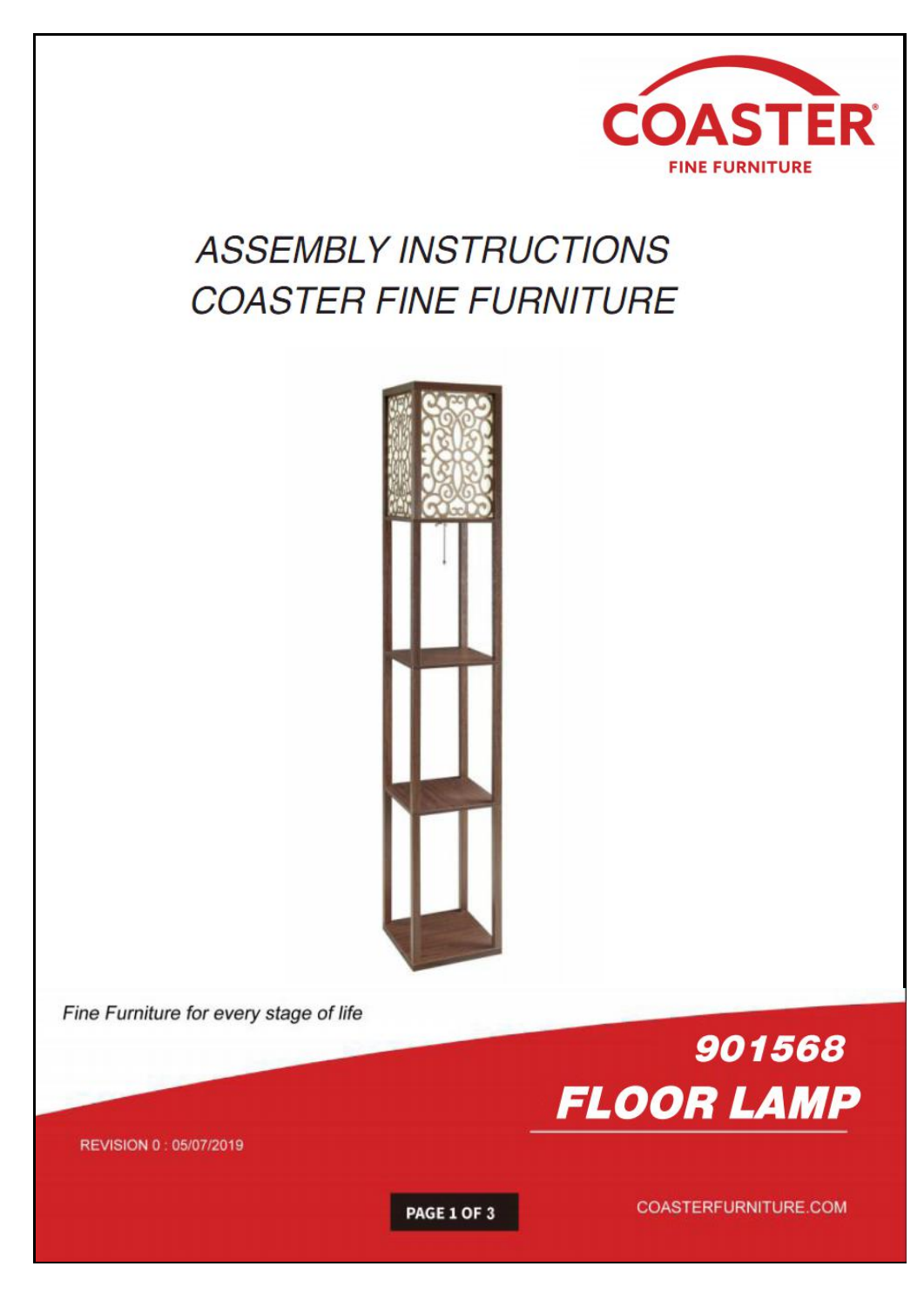## ITEM **:901568**

## **Assembly Instructions**

#### **ASSEMBLY TIPS:**

- 1. Remove hardware from box and sort by size.
- 2. Please check to see that all hardware and parts are present prior to start of assembly.
- 3. Please follow attached instructions in the same sequence as numbered to assure fast & easy assembly.

#### **Warning!**

1. Don't attempt to repair or modify parts that are broken or defective. Please contact the store immediately

2. This product is for home use only and not intended for commercial establishments.

### **PARTS IDENTIFICATION**

| <b>NO</b>            | <b>DESCRIPTION</b>                     | <b>FIGURE</b> | Q,TY        | <b>HARDWARE PACKAGE</b> |                                       |               |               |
|----------------------|----------------------------------------|---------------|-------------|-------------------------|---------------------------------------|---------------|---------------|
| $\blacktriangle$     | <b>TOP FRAME</b>                       |               | 1 PC        | <b>NO</b>               | <b>DESCRIPTION</b>                    | <b>FIGURE</b> | Q,TY          |
|                      |                                        |               |             | $\mathbf{1}$            | <b>DOUBLE THREADED</b><br><b>BOLT</b> | <b>TITLE</b>  | <b>12 PCS</b> |
| $\, {\bf B}$         | <b>SHELF</b>                           |               | 1 PC        | $\mathbf{2}$            | <b>BOLT</b>                           | İ             | 8 PCS         |
| $\mathbf C$          | <b>SHORT LEG</b>                       |               | 1 PC        | $\mathbf{3}$            | CAP3                                  |               | 4 PCS         |
| D                    | <b>LAMP BASE WITH</b><br><b>SOCKET</b> |               | 1PC         |                         |                                       |               |               |
| E                    | <b>SHADE</b>                           |               | 1PC         | $\overline{\mathbf{4}}$ | <b>HARP</b>                           |               | 3 PCS         |
|                      |                                        |               |             |                         | 5 FLOOR PROTECTOR                     |               | 4 PCS         |
| $\mathsf F$          | <b>BOTTOM SHELF</b>                    |               | 1PC         |                         |                                       |               |               |
| G                    | <b>LONG LEG</b>                        |               | 1PC         |                         |                                       |               |               |
| H                    | <b>LIGHT BULB</b>                      |               | 1PC         |                         |                                       |               |               |
|                      |                                        |               | PAGE 2 OF 3 |                         |                                       |               |               |
| COASTERFURNITUER.COM |                                        |               |             |                         |                                       |               |               |

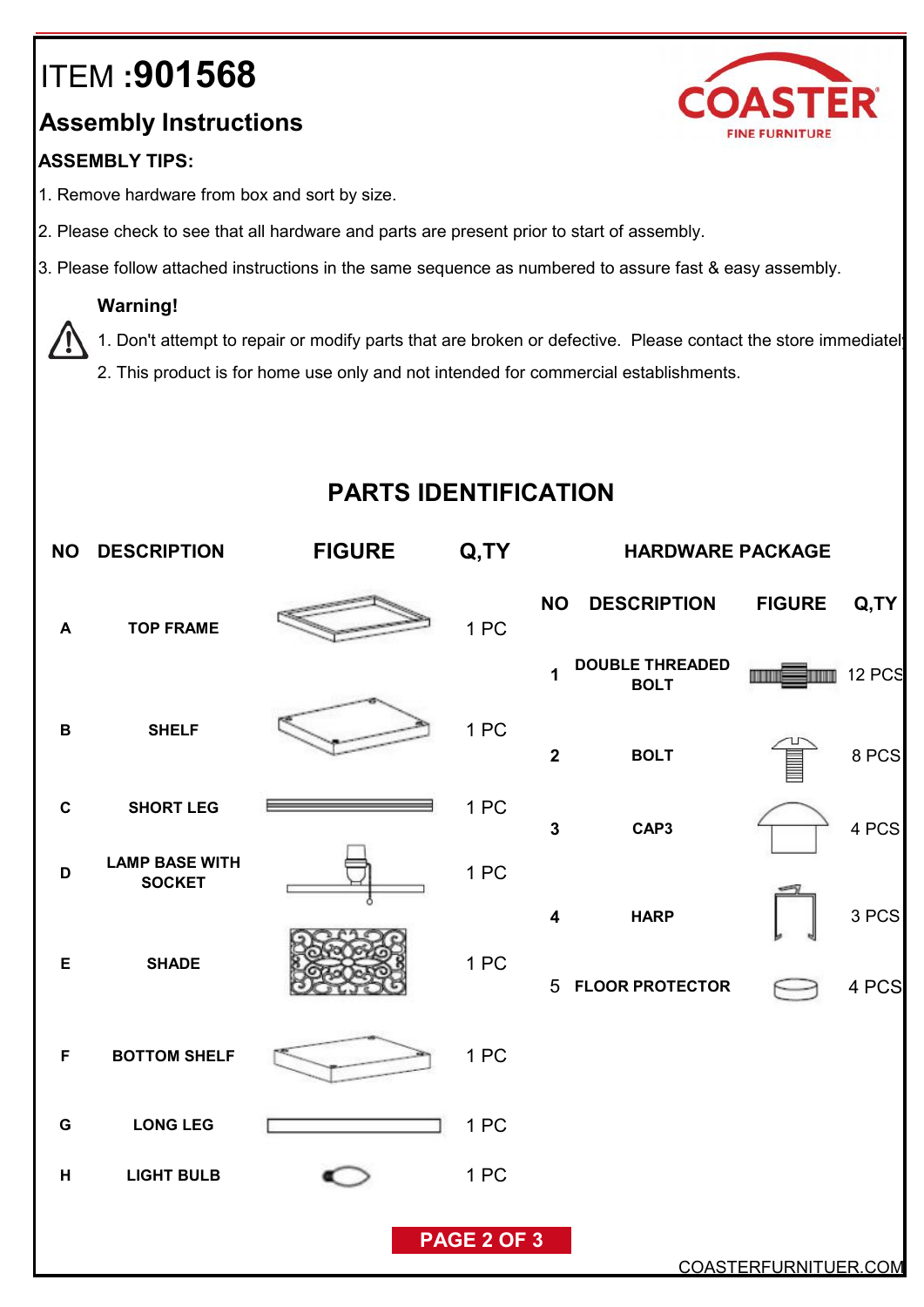## ITEM :**901568**



### **Assembly Instructions**

**STEP1 STEP2 STEP3**















As a safety feature, and to reduce the risk of electric shock, this portable lamp includes a polarized plug (one blade is wider than the other). The plug will fit into a polarized outlet in a single direction only. If the plug does not fit fully in the outlet, reverse the plug and try again. If it still does not fit, contact a qualified electrician. DO NOT use with an extension cord unless, can be fully inserted. DO NOT alter the plug.

#### **FLOOR LAMP:TYPE A LED BULB 9W**

PAGE 3 OF 3

COASTERFURNITUER.COM